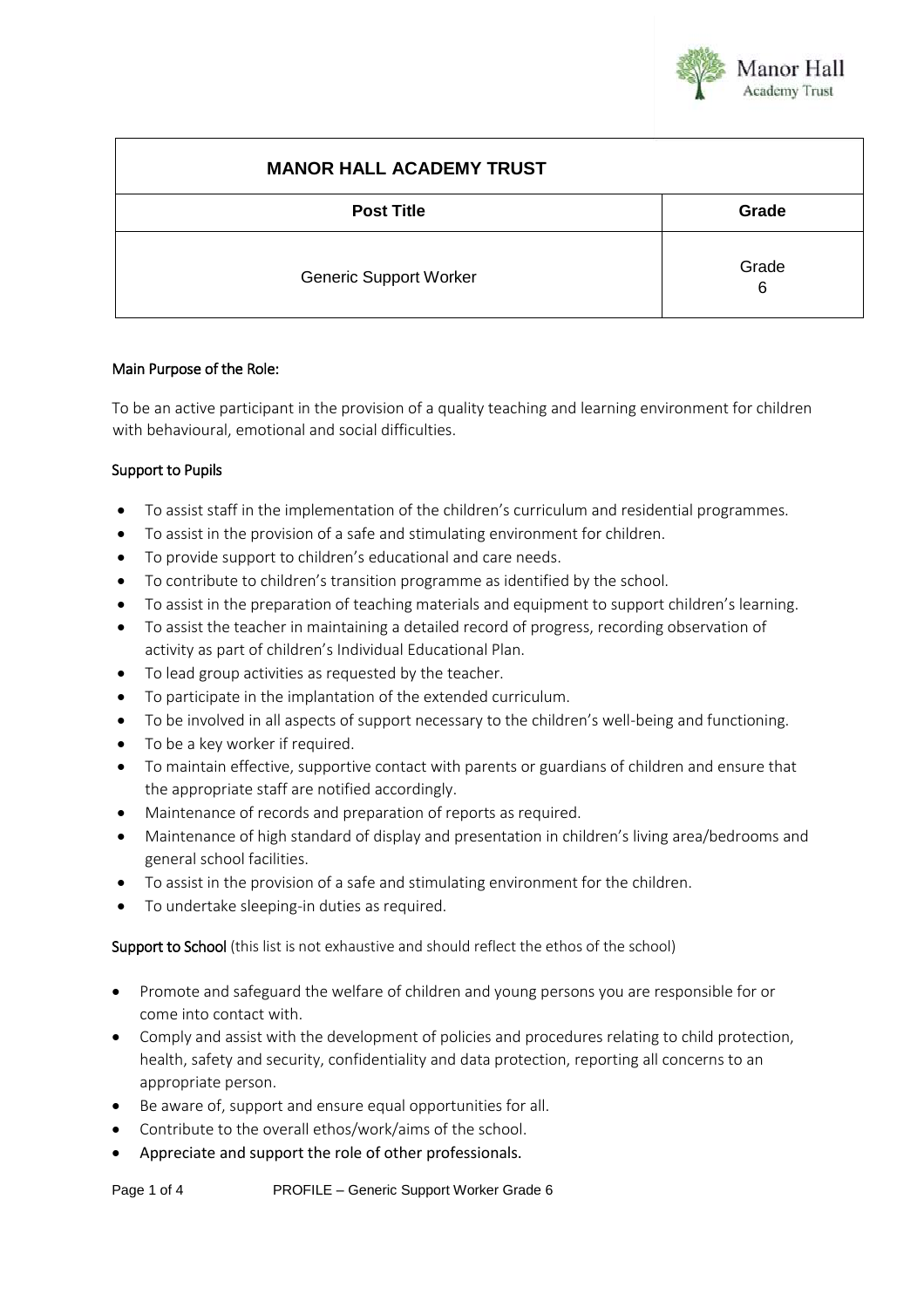

- Attend and participate in relevant meetings as required.
- Participate in training and other learning activities and performance development as required.
- Assist with pupil needs as appropriate during working hours.

## *Note 1:*

*The content of this job description will be reviewed with the post holder on an annual basis in line with the School's performance and development review policy. Any significant change in level of accountability that could result in a change to the grade must be discussed with the post holder and the relevant trade union before submitting for re-evaluation.*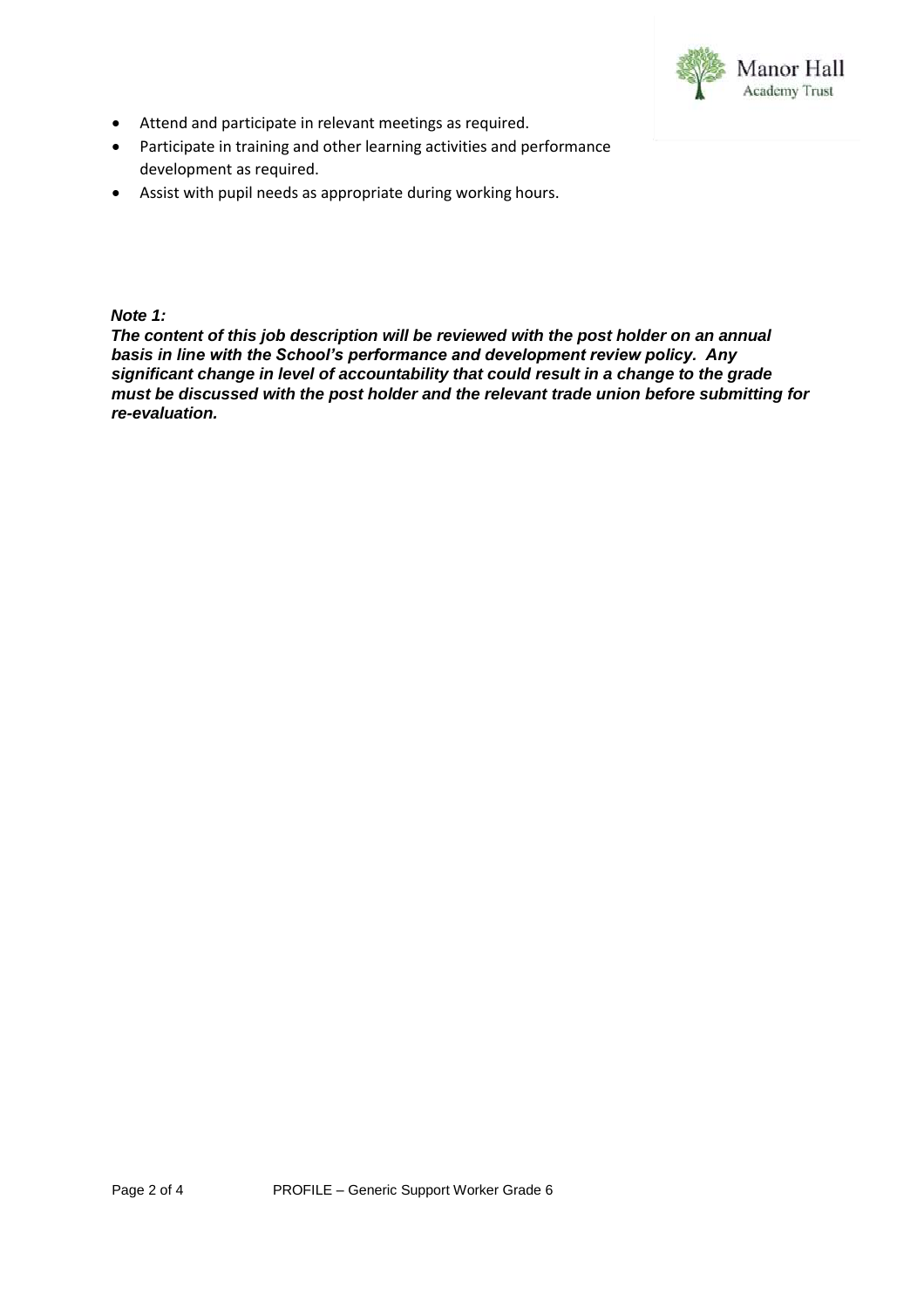

# Person Specification Behavioural Support Worker Level 3

| <b>Essential Criteria</b>                                                                                                                                                                                                                                                                                                                                                                                                                                                                                                                                                                                                                                                                                                                                                                                                                                                                                     | Measured By |
|---------------------------------------------------------------------------------------------------------------------------------------------------------------------------------------------------------------------------------------------------------------------------------------------------------------------------------------------------------------------------------------------------------------------------------------------------------------------------------------------------------------------------------------------------------------------------------------------------------------------------------------------------------------------------------------------------------------------------------------------------------------------------------------------------------------------------------------------------------------------------------------------------------------|-------------|
| Experience<br>Some previous experience of working with children with specific needs.                                                                                                                                                                                                                                                                                                                                                                                                                                                                                                                                                                                                                                                                                                                                                                                                                          | AF/I        |
| Qualifications/Training<br>NVQ 3 in appropriate discipline or equivalent qualification or experience.<br>Participation in development and training opportunities.<br>Willingness to undertake formal training.                                                                                                                                                                                                                                                                                                                                                                                                                                                                                                                                                                                                                                                                                                |             |
| Knowledge/Skills<br>Good communication skills.<br>Ability to work constructively as part of a team and on own initiative.<br>Ability to relate well to children and to adults.<br>Have a flexible approach to work.<br>Willingness to work evenings and early mornings as a shift pattern.<br>Willingness to undertake sleeping-in duties.<br>٠<br>Demonstrate the understanding and ability to maintain a safe and stimulating<br>٠<br>environment.                                                                                                                                                                                                                                                                                                                                                                                                                                                          | AF/I        |
| <b>Behavioural Attributes</b><br>Customer focused.<br>Has a friendly yet professional and respectful approach which demonstrates<br>support and shows mutual respect.<br>Open, honest and an active listener.<br>Takes responsibility and accountability.<br>Committed to the needs of the pupils, parents and other stakeholders and<br>challenge barriers and blocks to providing an effective service.<br>Demonstrates a 'can do' attitude including suggesting solutions, participating,<br>trusting and encouraging others and achieving expectations.<br>Is committed to the provision and improvement of quality service provision.<br>$\bullet$<br>Is adaptable to change/embraces and welcomes change.<br>$\bullet$<br>Acts with pace and urgency being energetic, enthusiastic and decisive.<br>Communicates effectively.<br>Has the ability to learn from experiences and challenges.<br>$\bullet$ | AF/I        |